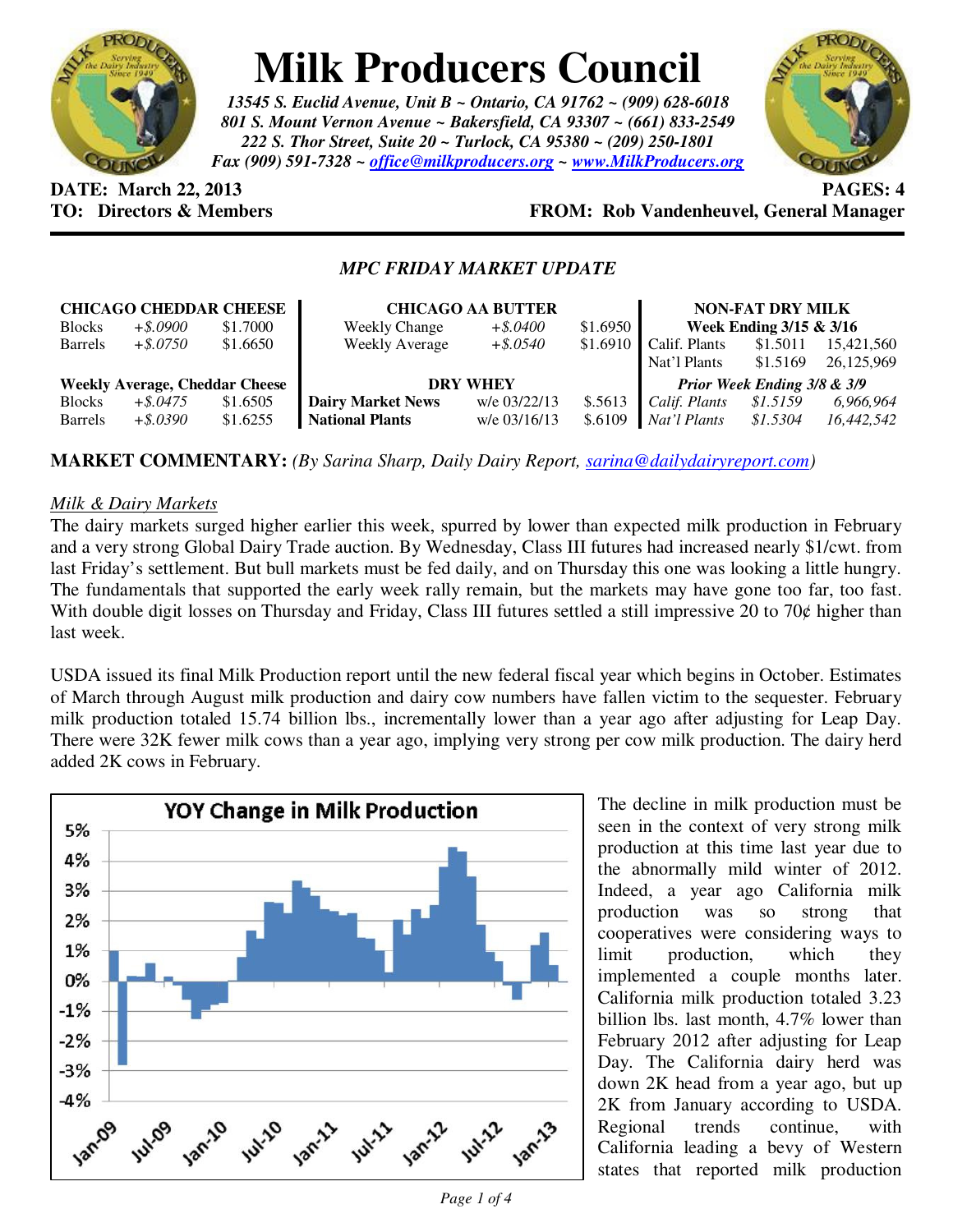declines. Milk production continued to move higher in the Midwest, but gains are slowing. Most states in the region reported increases of 1-2% over a year ago. Milk production in the Midwest has likely slowed further in March, as winter weather persists.

Dairy product prices soared at this week's Global Dairy Trade auction. The weighted average of all products traded increased 14.8%. Whole Milk Powder prices increased 21.2% from the previous event, rising to record highs. Cheddar prices increased 13.7% and butter added 11.5%. The sharp increase in milk powder prices could greatly benefit California dairy producers, and rescind some of the competitive advantage that dairy producers in the Midwest have enjoyed over the past year.

With global prices on the rise, the U.S. has quickly become a competitive exporter. This was not the case in February, and dairy products continued to move into storage last month. Butter stocks of 241 million lbs. were 16% higher than January and 17% higher than a year ago. Cheese stocks totaled 1.07 billion lbs., up 4% from January and up 4.5% from a year ago. Export volumes have picked up notably in the past few weeks, particularly for milk powder. However, these inventory levels show that the



U.S. is far from short of dairy products at the moment.

Dairy product prices followed global prices higher at the CME spot trade. Grade A NDM added 4¢/lb. this week. Butter also ended  $4¢$  higher, although it lost ground Friday. Cheddar blocks moved  $9¢$  higher and barrels added 7.5 $\phi$ . The California Weighted Average Price for NDM moved 1.48 $\phi$  lower to the lowest level since November. Sales volume was solid.

For the week ending March 9, dairy cow slaughter totaled 66,294 head, down 1% from the same week a year ago. Year to date slaughter is up 4.6% from last year.

According to USDA's Cattle on Feed report, there were 10.9 million cattle in feedlots on March 1. Beef cattle inventories are 7% lower than a year ago. Current beef supplies are only slightly smaller than a year ago as cattle are going to slaughter at very heavy weights. Indeed, beef stocks in cold storage increased 20 million pounds. But beef producers placed only 1.48 million cattle in feedlots in February, the lowest February placement figure since USDA began reporting the series in 1996. Beef cattle placements were down 14% from February 2012. This suggests that there will be considerably fewer beef cattle ready for slaughter this summer and fall, and beef prices should move higher. Dairy producers can already cull and replace cows with springers at a historically low net cost. If beef prices move higher, this will likely encourage dairy producers to continue to cull aggressively. Higher beef prices could provide a rising floor under springer prices.

#### *Grain and Hay Markets*

Feed prices moved higher this week, but in general markets were quiet ahead of next week's quarterly Grain Stocks report. Higher feed prices have successfully reduced corn demand. USDA estimates that 2012/2013 corn demand for feed, ethanol and exports will be 2%, 10% and 42% lower than 2011/2012, respectively. Exports have been almost nonexistent, and ethanol production has stagnated along with gasoline demand. But while feed demand is certainly lower than last year, it may not have slowed fast enough to meet the current forecast and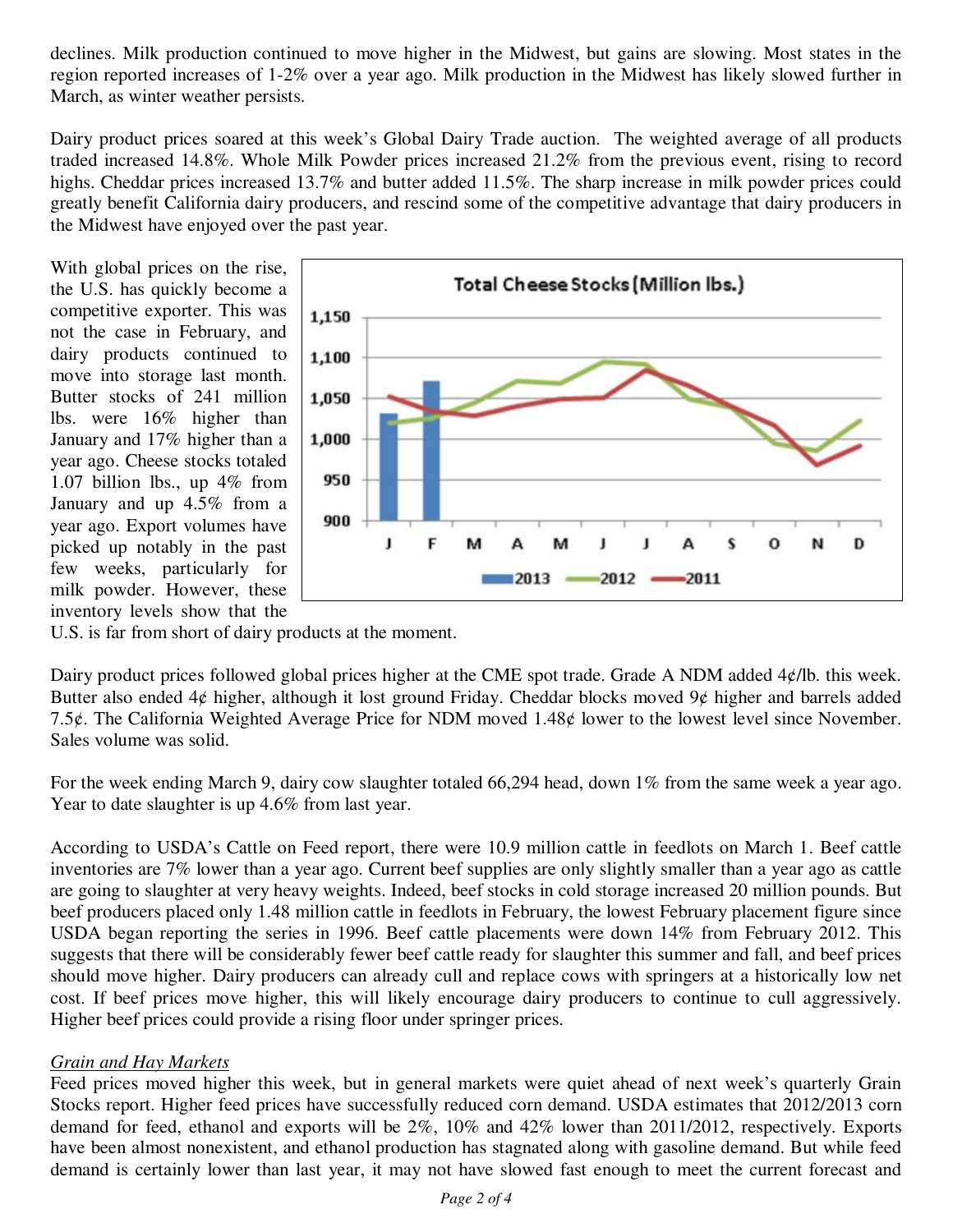assure minimal ending stocks. The Grain Stocks report will help to determine if corn feeding must slow even further. With no hope for early planting amidst low temperatures and scattered storms, corn users will have little opportunity to pull supplies ahead from new crop.

But when new crop arrives, there will likely be plenty of corn around. Informa forecast 2013 corn acreage at 97.8 million acres, which would be slightly higher than last year. They expect 78.5 million acres of soybeans, compared to 78.8 million acres last year. With this kind of acreage, record large corn and soybean production is possible given anything near average yields. Some of the demand that has been killed off by higher prices will not return. Cattle supplies, for example, will not rebound quickly, and feed demand will remain lower than it has in years past. Given normal weather, feed prices will likely move much lower as soon as a decent crop is assured. But with such tight supplies and a long time until harvest, feed prices could move sharply higher in the interim.

**\*\*\*** 

#### **FRED DOUMA'S PRICE PROJECTIONS…**

**March 22 Est: Quota cwt. \$18.07 Overbase cwt. \$16.37 Cls. 4a cwt. \$18.00 Cls. 4b cwt. \$15.02 Last Week: Quota cwt. \$17.99 Overbase cwt. \$16.30 Cls. 4a cwt. \$17.99 Cls. 4b cwt. \$14.87** 

**\*\*\*** 

**CONGRESSMAN DAVID VALADAO INTRODUCES IMPORTANT LEGISLATION FOR CALIFORNIA'S DAIRIES:** *(By Rob Vandenheuvel)* This week, newly-elected Congressman David Valadao (R-Hanford) introduced the first bill in his young Congressional career: H.R. 1396, the *"California Federal Milk Marketing Order Act."* The bill, which has already received bipartisan support from Members of Congress around the State, would provide California dairy farmers with additional options in our discussions about joining the Federal Milk Marketing Order (FMMO) system.

In a press release published this week, Congressman Valadao stated, *"Dairy is California's largest Agriculture industry. I'm proud to have introduced this bipartisan proposal as my first piece of legislation in the U.S. House of Representatives. Ultimately, even with this legislation, California dairymen will have the final say regarding their own pricing system. I look forward to working with my colleagues in Congress on this and other issues important to Central Valley Agriculture."*

**Milk Producers Council, which has supported the bill, greatly appreciates Rep. Valadao's leadership on this issue.** While California dairy farmers currently have the opportunity to petition the U.S. Department of Agriculture (USDA) for the establishment of a California Order in the FMMO system, current law does not allow USDA to account for the "quota program" that California has operated the past 40+ years. This has been a sticking-point in our previous discussions about joining the FMMO system. H.R. 1396 would specifically address that issue, allowing USDA to craft a California FMMO that recognizes the state-run quota program. Specifically, the bill states, *"the order covering California shall have the right to reblend and distribute order receipts to recognize quota value."*

The issues surrounding California and the FMMO system are well known. California has maintained our own State Marketing Order for many decades, but recently there has been increasing interest in taking a serious look at joining the FMMO system. Much of that interest has been due to the fact that our State Order, operated by the California Department of Food and Agriculture (CDFA) has consistently announced Class 4b prices that are steeply discounted *(to the tune of \$750 million+ since 2010)* from the FMMO Class III price, which is used as a benchmark price for milk sold to cheese plants throughout the country. In addition, one of the things that doesn't get as much attention is the ability of the FMMO system to capture value from out-of-state milk that is hauled into California, either as packaged or bulk milk, replacing California-produced milk. As many of our readers are aware, the U.S. Constitution gives Congress – and only Congress – the authority to regulate commerce "among the several states," which is why FMMOs are able to regulate milk that crosses state lines while our California State Marketing Order cannot.